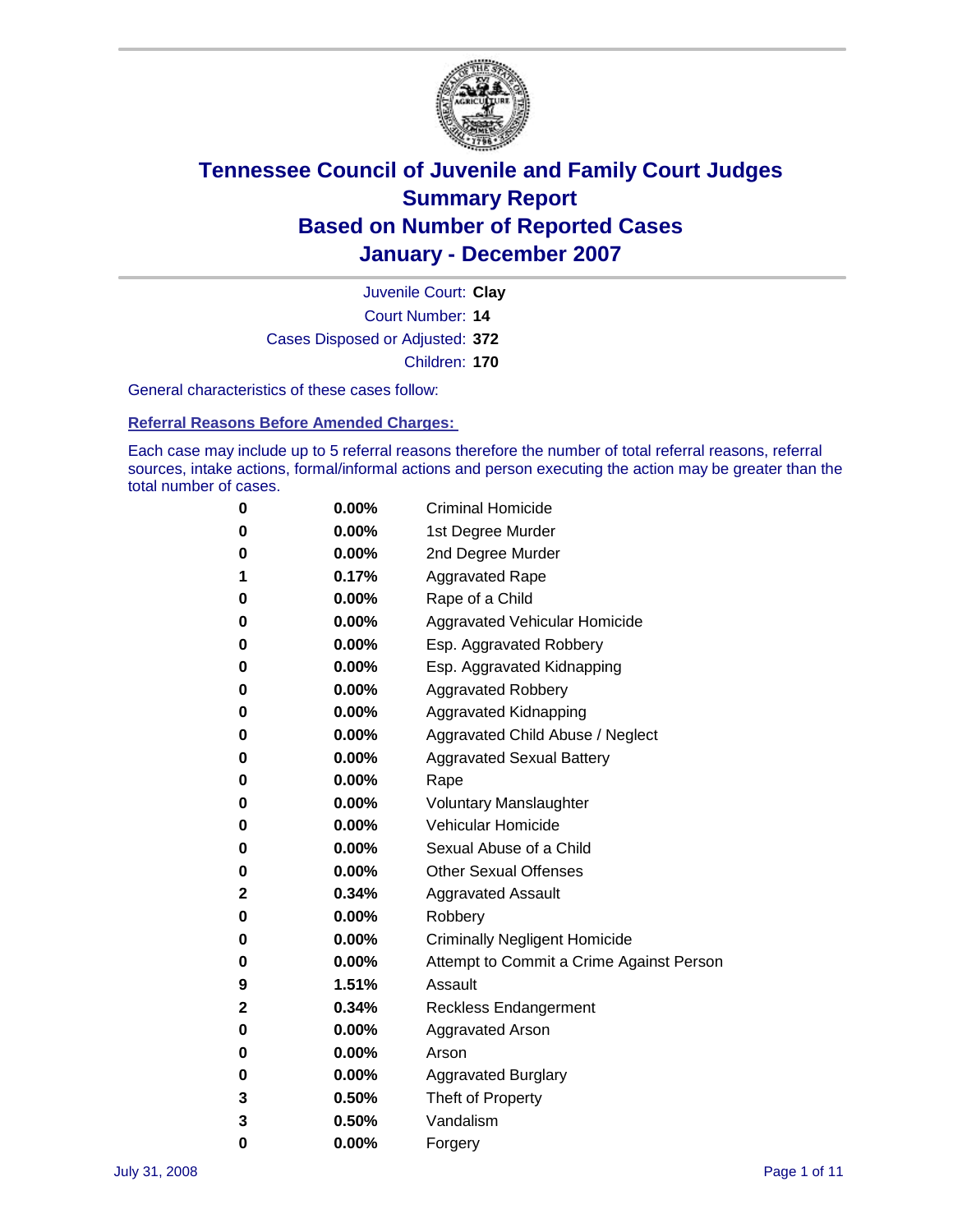

Court Number: **14** Juvenile Court: **Clay** Cases Disposed or Adjusted: **372** Children: **170**

#### **Referral Reasons Before Amended Charges:**

Each case may include up to 5 referral reasons therefore the number of total referral reasons, referral sources, intake actions, formal/informal actions and person executing the action may be greater than the total number of cases.

| 0           | 0.00%    | <b>Worthless Checks</b>                                     |
|-------------|----------|-------------------------------------------------------------|
| 0           | 0.00%    | Illegal Possession / Fraudulent Use of Credit / Debit Cards |
| 4           | 0.67%    | <b>Burglary</b>                                             |
| 0           | 0.00%    | Unauthorized Use of a Vehicle                               |
| $\bf{0}$    | 0.00%    | <b>Cruelty to Animals</b>                                   |
| 0           | 0.00%    | Sale of Controlled Substances                               |
| 7           | 1.18%    | <b>Other Drug Offenses</b>                                  |
| 6           | 1.01%    | <b>Possession of Controlled Substances</b>                  |
| 0           | 0.00%    | <b>Criminal Attempt</b>                                     |
| 1           | 0.17%    | Carrying Weapons on School Property                         |
| 0           | 0.00%    | Unlawful Carrying / Possession of a Weapon                  |
| 0           | 0.00%    | <b>Evading Arrest</b>                                       |
| 0           | 0.00%    | Escape                                                      |
| $\mathbf 2$ | 0.34%    | Driving Under Influence (DUI)                               |
| 3           | 0.50%    | Possession / Consumption of Alcohol                         |
| 0           | 0.00%    | Resisting Stop, Frisk, Halt, Arrest or Search               |
| 0           | 0.00%    | <b>Aggravated Criminal Trespass</b>                         |
| 0           | 0.00%    | Harassment                                                  |
| 6           | 1.01%    | Failure to Appear                                           |
| 0           | 0.00%    | Filing a False Police Report                                |
| 0           | 0.00%    | Criminal Impersonation                                      |
| 1           | 0.17%    | <b>Disorderly Conduct</b>                                   |
| 3           | 0.50%    | <b>Criminal Trespass</b>                                    |
| 1           | 0.17%    | <b>Public Intoxication</b>                                  |
| 0           | 0.00%    | Gambling                                                    |
| 241         | 40.50%   | Traffic                                                     |
| 7           | 1.18%    | <b>Local Ordinances</b>                                     |
| 0           | $0.00\%$ | Violation of Wildlife Regulations                           |
| 0           | 0.00%    | Contempt of Court                                           |
| 1           | 0.17%    | Violation of Probation                                      |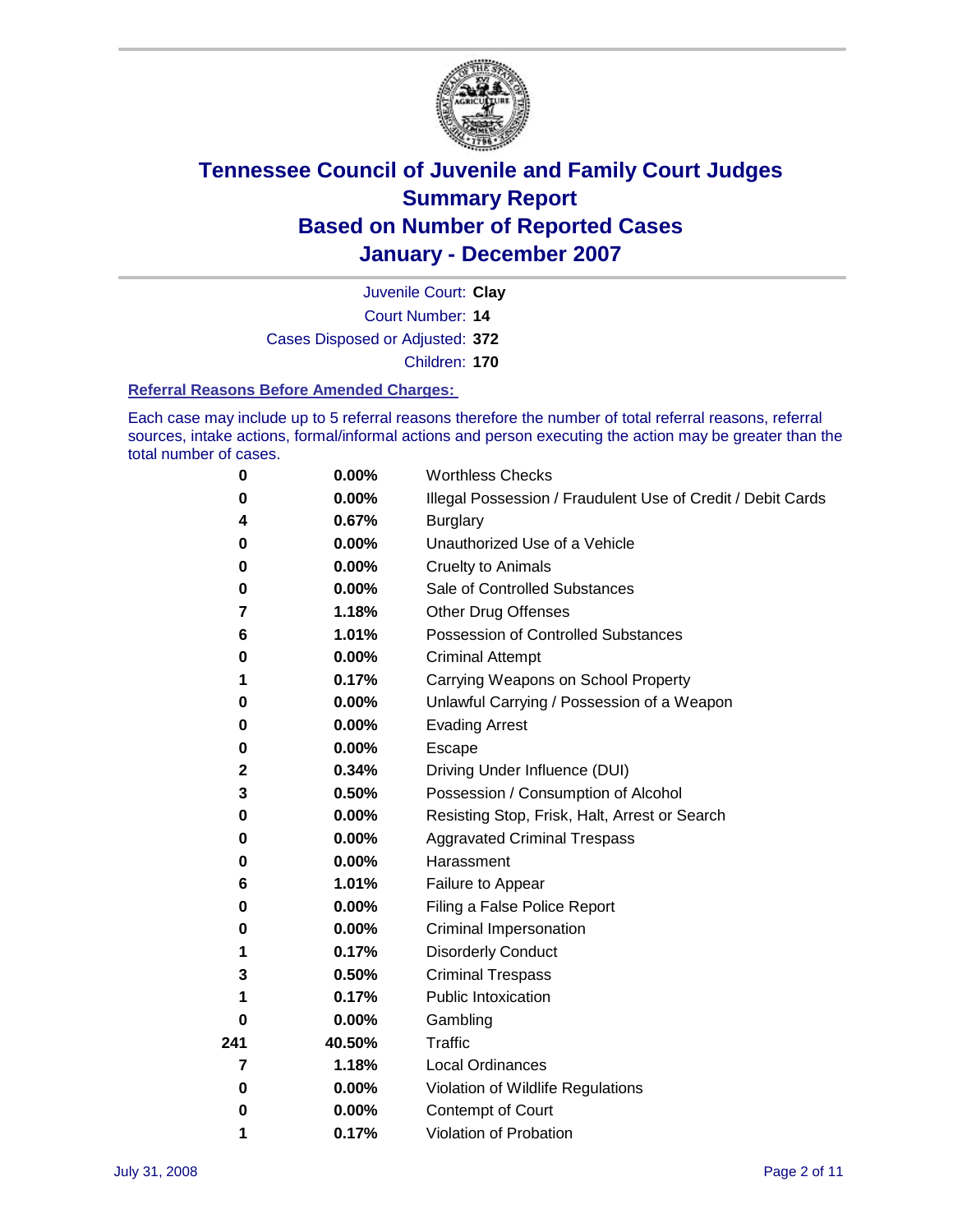

Court Number: **14** Juvenile Court: **Clay** Cases Disposed or Adjusted: **372** Children: **170**

#### **Referral Reasons Before Amended Charges:**

Each case may include up to 5 referral reasons therefore the number of total referral reasons, referral sources, intake actions, formal/informal actions and person executing the action may be greater than the total number of cases.

| 0            | 0.00%    | Violation of Aftercare                 |
|--------------|----------|----------------------------------------|
| 3            | 0.50%    | <b>Unruly Behavior</b>                 |
| $\mathbf{2}$ | 0.34%    | Truancy                                |
| $\mathbf 0$  | 0.00%    | In-State Runaway                       |
| $\mathbf{2}$ | 0.34%    | Out-of-State Runaway                   |
| 9            | 1.51%    | Possession of Tobacco Products         |
| 3            | 0.50%    | Violation of a Valid Court Order       |
| 0            | 0.00%    | Violation of Curfew                    |
| $\bf{0}$     | 0.00%    | Sexually Abused Child                  |
| 0            | 0.00%    | <b>Physically Abused Child</b>         |
| 13           | 2.18%    | Dependency / Neglect                   |
| 0            | 0.00%    | <b>Termination of Parental Rights</b>  |
| $\bf{0}$     | 0.00%    | <b>Violation of Pretrial Diversion</b> |
| 2            | 0.34%    | Violation of Informal Adjustment       |
| 247          | 41.51%   | <b>Judicial Review</b>                 |
| $\bf{0}$     | 0.00%    | <b>Administrative Review</b>           |
| 1            | 0.17%    | <b>Foster Care Review</b>              |
| 2            | 0.34%    | Custody                                |
| $\bf{0}$     | 0.00%    | Visitation                             |
| 0            | $0.00\%$ | Paternity / Legitimation               |
| 0            | 0.00%    | <b>Child Support</b>                   |
| 0            | 0.00%    | <b>Request for Medical Treatment</b>   |
| $\bf{0}$     | 0.00%    | <b>Consent to Marry</b>                |
| 8            | 1.34%    | Other                                  |
| 595          | 100.00%  | <b>Total Referrals</b>                 |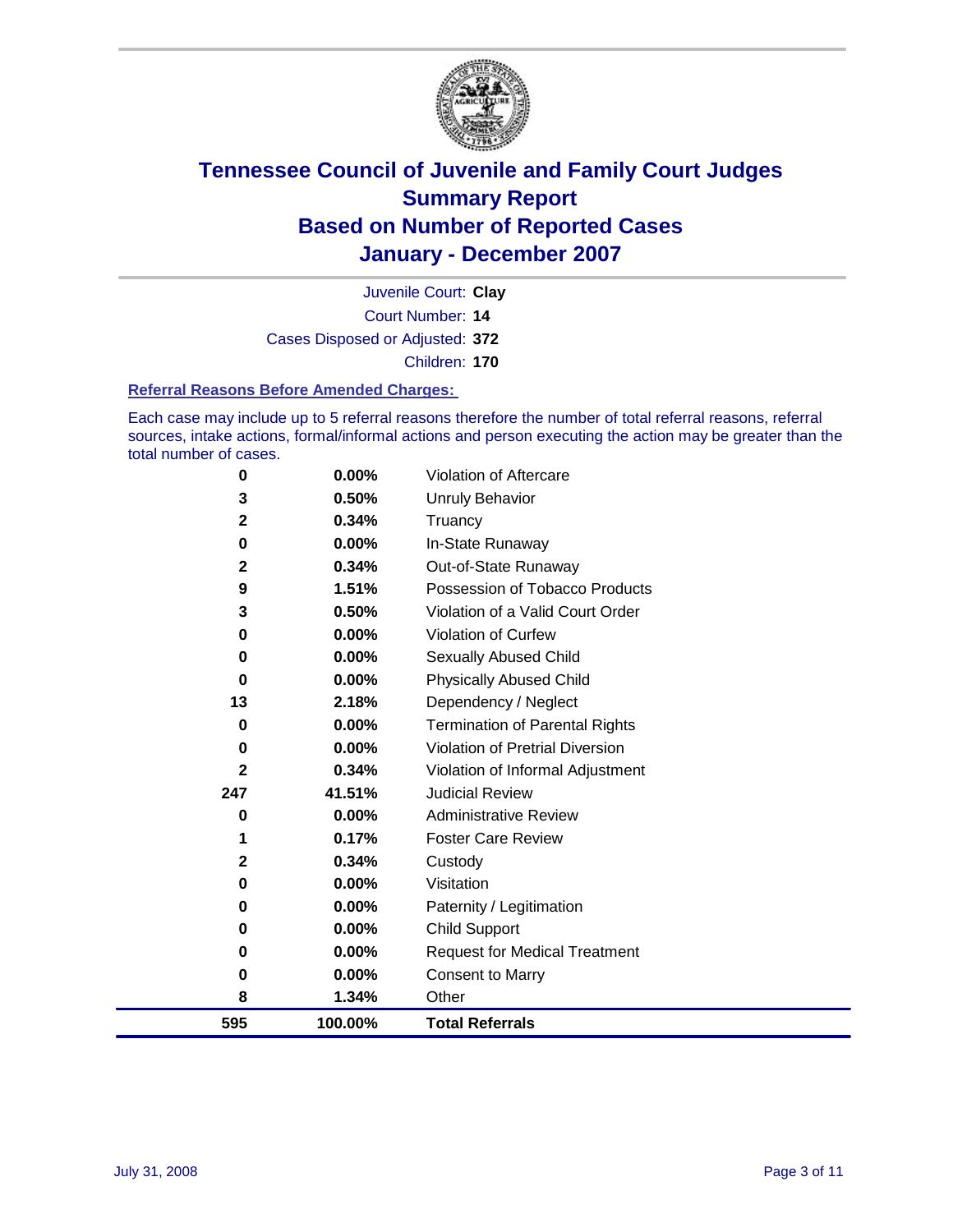

|                            |                                 | Juvenile Court: Clay |  |
|----------------------------|---------------------------------|----------------------|--|
|                            |                                 | Court Number: 14     |  |
|                            | Cases Disposed or Adjusted: 372 |                      |  |
|                            |                                 | Children: 170        |  |
| <b>Referral Sources: 1</b> |                                 |                      |  |
| 354                        | 59.50%                          | Law Enforcement      |  |
| 6                          | 1.01%                           | Parents              |  |
| $\ddot{\phantom{0}}$       | $\overline{ }$ $\overline{ }$   | <b>DOM: 1999</b>     |  |

| 595      | 100.00%  | <b>Total Referral Sources</b>     |
|----------|----------|-----------------------------------|
|          | 0.17%    | Other                             |
| 0        | 0.00%    | Unknown                           |
| 0        | 0.00%    | Hospital                          |
| 7        | 1.18%    | Child & Parent                    |
| 4        | 0.67%    | Victim                            |
| 0        | 0.00%    | <b>Other Court</b>                |
| 0        | 0.00%    | Social Agency                     |
| 189      | 31.76%   | <b>Court Staff</b>                |
| 0        | 0.00%    | <b>District Attorney's Office</b> |
| 0        | 0.00%    | <b>Other State Department</b>     |
| 11       | 1.85%    | <b>DCS</b>                        |
| $\bf{0}$ | 0.00%    | <b>CSA</b>                        |
| 17       | 2.86%    | School                            |
| 0        | $0.00\%$ | Self                              |
| 6        | 1.01%    | <b>Relatives</b>                  |
|          |          |                                   |

### **Age of Child at Referral: 2**

| 170 | 100.00%    | <b>Total Child Count</b> |
|-----|------------|--------------------------|
|     | 0.00%<br>0 | Unknown / Not Reported   |
|     | 1<br>0.59% | Ages 19 and Over         |
| 85  | 50.00%     | Ages 17 through 18       |
| 61  | 35.88%     | Ages 15 through 16       |
| 11  | 6.47%      | Ages 13 through 14       |
|     | 0.59%<br>1 | Ages 11 through 12       |
| 11  | 6.47%      | Ages 10 and Under        |
|     |            |                          |

<sup>1</sup> If different than number of Referral Reasons (595), verify accuracy of your court's data.

One child could be counted in multiple categories, verify accuracy of your court's data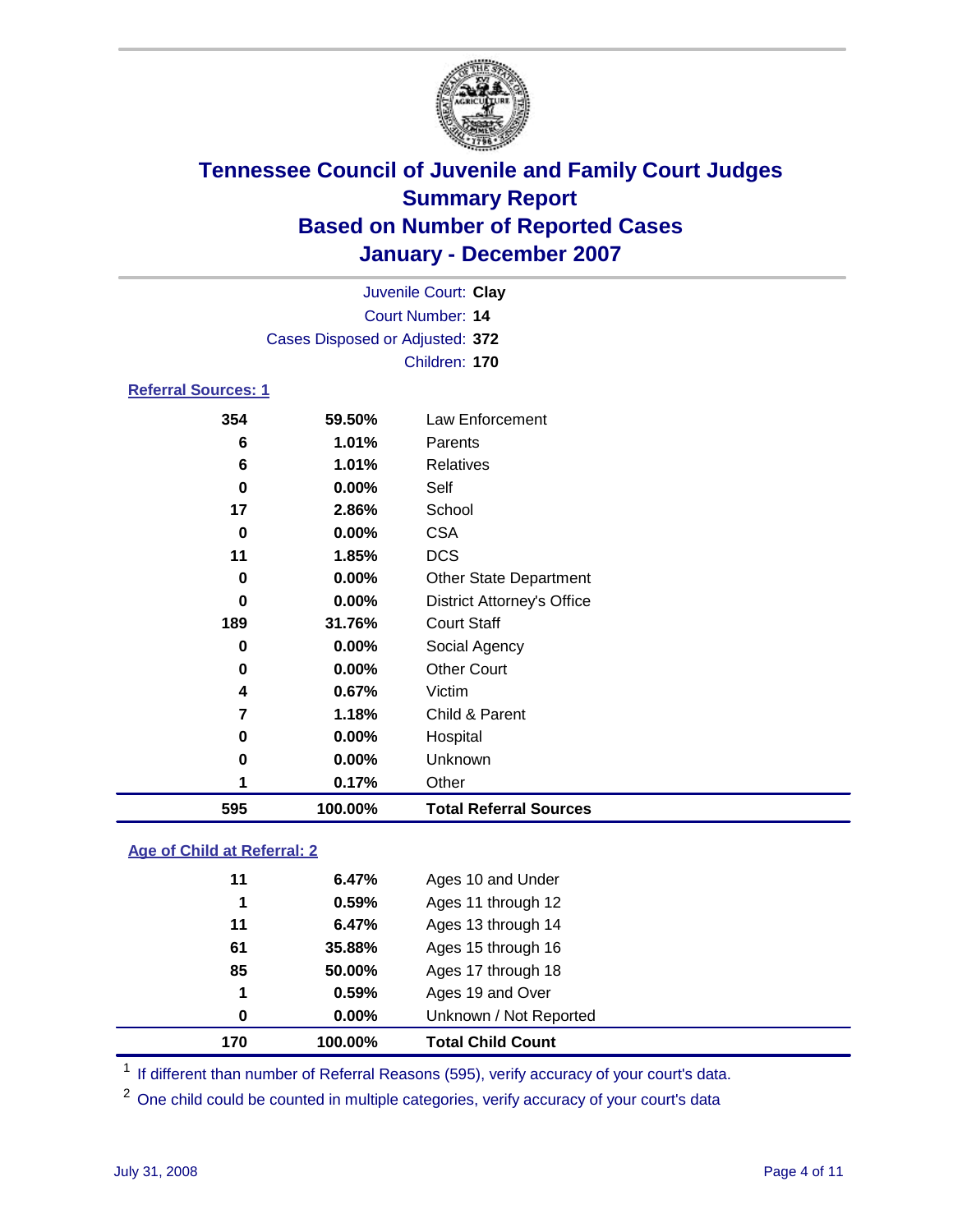

| Juvenile Court: Clay                    |                                 |                          |  |  |  |
|-----------------------------------------|---------------------------------|--------------------------|--|--|--|
|                                         | Court Number: 14                |                          |  |  |  |
|                                         | Cases Disposed or Adjusted: 372 |                          |  |  |  |
|                                         |                                 | Children: 170            |  |  |  |
| Sex of Child: 1                         |                                 |                          |  |  |  |
| 106                                     | 62.35%                          | Male                     |  |  |  |
| 64                                      | 37.65%                          | Female                   |  |  |  |
| $\bf{0}$                                | 0.00%                           | Unknown                  |  |  |  |
| 170                                     | 100.00%                         | <b>Total Child Count</b> |  |  |  |
| Race of Child: 1                        |                                 |                          |  |  |  |
| 162                                     | 95.29%                          | White                    |  |  |  |
| 1                                       | 0.59%                           | African American         |  |  |  |
| 0                                       | 0.00%                           | Native American          |  |  |  |
| 0                                       | 0.00%                           | Asian                    |  |  |  |
| 4                                       | 2.35%                           | Mixed                    |  |  |  |
| 3                                       | 1.76%                           | Unknown                  |  |  |  |
| 170                                     | 100.00%                         | <b>Total Child Count</b> |  |  |  |
| <b>Hispanic Origin: 1</b>               |                                 |                          |  |  |  |
| 3                                       | 1.76%                           | Yes                      |  |  |  |
| 166                                     | 97.65%                          | <b>No</b>                |  |  |  |
| 1                                       | 0.59%                           | Unknown                  |  |  |  |
| 170                                     | 100.00%                         | <b>Total Child Count</b> |  |  |  |
| <b>School Enrollment of Children: 1</b> |                                 |                          |  |  |  |
| 149                                     | 87.65%                          | Yes                      |  |  |  |
| 8                                       | 4.71%                           | No                       |  |  |  |
| 13                                      | 7.65%                           | Unknown                  |  |  |  |
| 170                                     | 100.00%                         | <b>Total Child Count</b> |  |  |  |

One child could be counted in multiple categories, verify accuracy of your court's data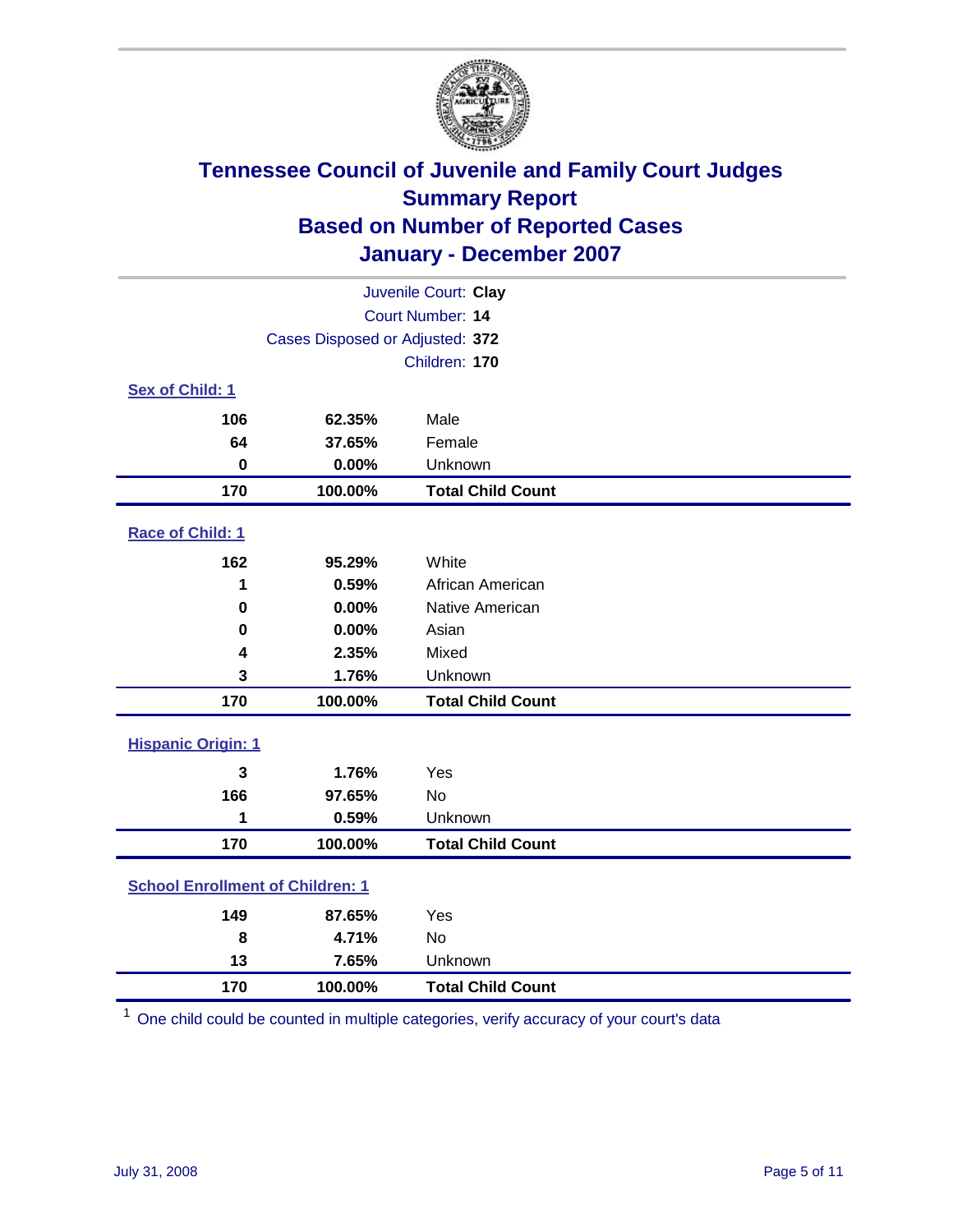

|                                                           |                                 | Juvenile Court: Clay         |  |
|-----------------------------------------------------------|---------------------------------|------------------------------|--|
|                                                           |                                 | <b>Court Number: 14</b>      |  |
|                                                           | Cases Disposed or Adjusted: 372 |                              |  |
|                                                           |                                 | Children: 170                |  |
| <b>Living Arrangement of Child at Time of Referral: 1</b> |                                 |                              |  |
| 59                                                        | 34.71%                          | With Both Biological Parents |  |
| 5                                                         | 2.94%                           | With Father and Stepmother   |  |
| 20                                                        | 11.76%                          | With Mother and Stepfather   |  |

| 170 | 100.00%  | <b>Total Child Count</b>   |
|-----|----------|----------------------------|
| 1   | 0.59%    | Other                      |
| 8   | 4.71%    | Unknown                    |
| 1   | 0.59%    | Independent                |
| 0   | 0.00%    | In an Institution          |
| 0   | 0.00%    | In a Residential Center    |
| 0   | $0.00\%$ | In a Group Home            |
| 1   | 0.59%    | With Foster Family         |
| 0   | 0.00%    | With Adoptive Parents      |
| 21  | 12.35%   | <b>With Relatives</b>      |
| 6   | 3.53%    | With Father                |
| 48  | 28.24%   | With Mother                |
| 20  | 11.76%   | With Mother and Stepfather |

### **Type of Detention: 2**

| 372 | 100.00%  | <b>Total Detention Count</b> |  |
|-----|----------|------------------------------|--|
| 0   | $0.00\%$ | Other                        |  |
| 371 | 99.73%   | Does Not Apply               |  |
| 0   | $0.00\%$ | <b>Unknown</b>               |  |
| 0   | 0.00%    | <b>Psychiatric Hospital</b>  |  |
| 0   | 0.00%    | Jail - No Separation         |  |
| 0   | $0.00\%$ | Jail - Partial Separation    |  |
| 0   | $0.00\%$ | Jail - Complete Separation   |  |
| 1   | 0.27%    | Juvenile Detention Facility  |  |
| 0   | $0.00\%$ | Non-Secure Placement         |  |
|     |          |                              |  |

<sup>1</sup> One child could be counted in multiple categories, verify accuracy of your court's data

<sup>2</sup> If different than number of Cases (372) verify accuracy of your court's data.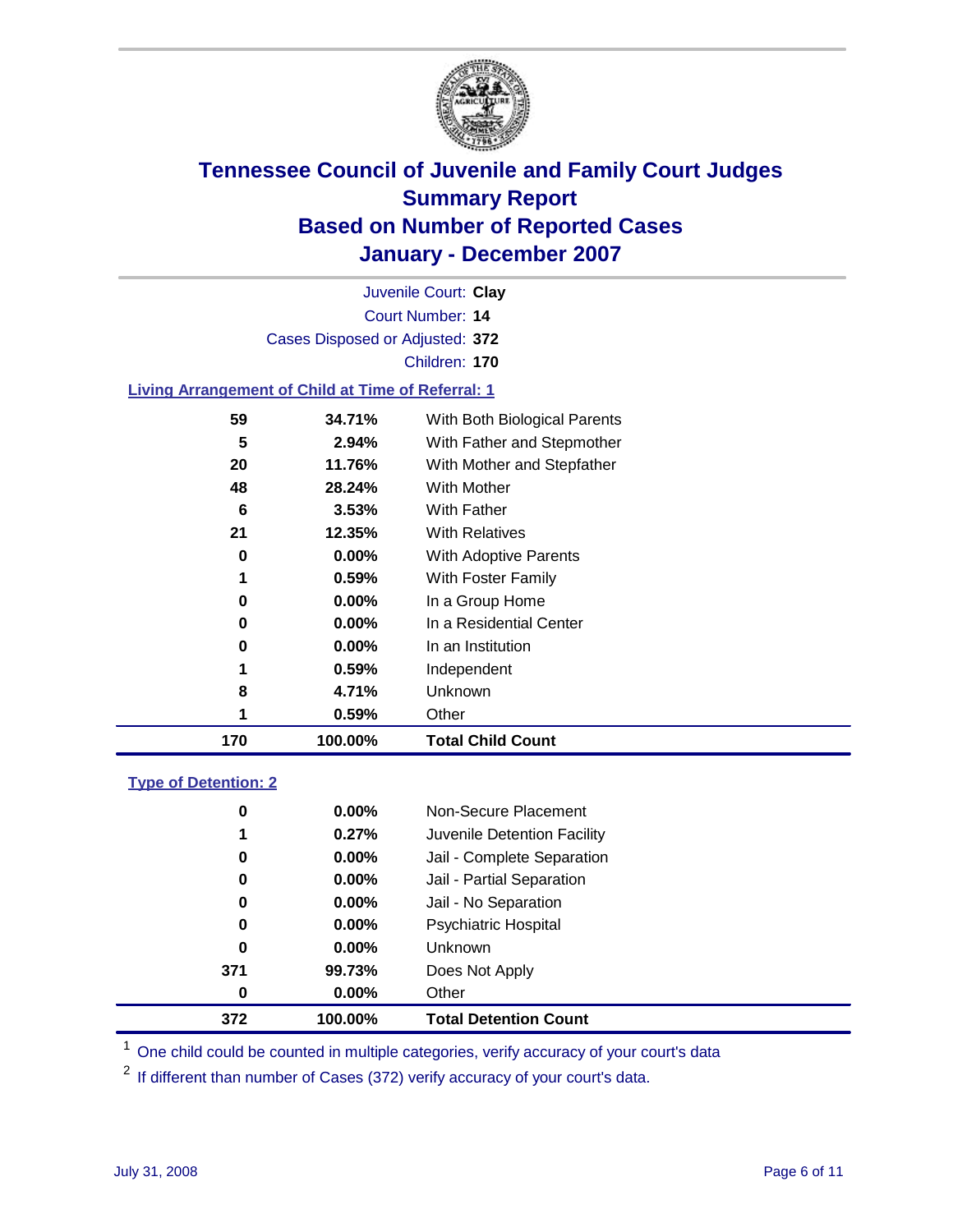

|                                                    | Juvenile Court: Clay            |                                      |  |  |  |
|----------------------------------------------------|---------------------------------|--------------------------------------|--|--|--|
|                                                    | Court Number: 14                |                                      |  |  |  |
|                                                    | Cases Disposed or Adjusted: 372 |                                      |  |  |  |
|                                                    | Children: 170                   |                                      |  |  |  |
| <b>Placement After Secure Detention Hearing: 1</b> |                                 |                                      |  |  |  |
| 1                                                  | 0.27%                           | Returned to Prior Living Arrangement |  |  |  |
| $\bf{0}$                                           | 0.00%                           | Juvenile Detention Facility          |  |  |  |
| 0                                                  | 0.00%                           | Jail                                 |  |  |  |
| 0                                                  | 0.00%                           | Shelter / Group Home                 |  |  |  |
| $\bf{0}$                                           | 0.00%                           | <b>Foster Family Home</b>            |  |  |  |
| $\bf{0}$                                           | 0.00%                           | Psychiatric Hospital                 |  |  |  |
| 0                                                  | 0.00%                           | Unknown / Not Reported               |  |  |  |
| 371                                                | 99.73%                          | Does Not Apply                       |  |  |  |
| $\bf{0}$                                           | 0.00%                           | Other                                |  |  |  |
| 372                                                | 100.00%                         | <b>Total Placement Count</b>         |  |  |  |
| <b>Intake Actions: 2</b>                           |                                 |                                      |  |  |  |
|                                                    |                                 |                                      |  |  |  |
| 62                                                 | 10.42%                          | <b>Petition Filed</b>                |  |  |  |
| $\bf{0}$                                           | 0.00%                           | <b>Motion Filed</b>                  |  |  |  |
| 264                                                | 44.37%                          | <b>Citation Processed</b>            |  |  |  |
| 0                                                  | 0.00%                           | Notification of Paternity Processed  |  |  |  |
| 237                                                | 39.83%                          | Scheduling of Judicial Review        |  |  |  |
| 8                                                  | 1.34%                           | Scheduling of Administrative Review  |  |  |  |
| $\bf{0}$                                           | 0.00%                           | Scheduling of Foster Care Review     |  |  |  |
| $\bf{0}$                                           | 0.00%                           | Unknown                              |  |  |  |
| 12                                                 | 2.02%                           | Does Not Apply                       |  |  |  |
| 12                                                 | 2.02%                           | Other                                |  |  |  |
| 595                                                | 100.00%                         | <b>Total Intake Count</b>            |  |  |  |

<sup>1</sup> If different than number of Cases (372) verify accuracy of your court's data.

<sup>2</sup> If different than number of Referral Reasons (595), verify accuracy of your court's data.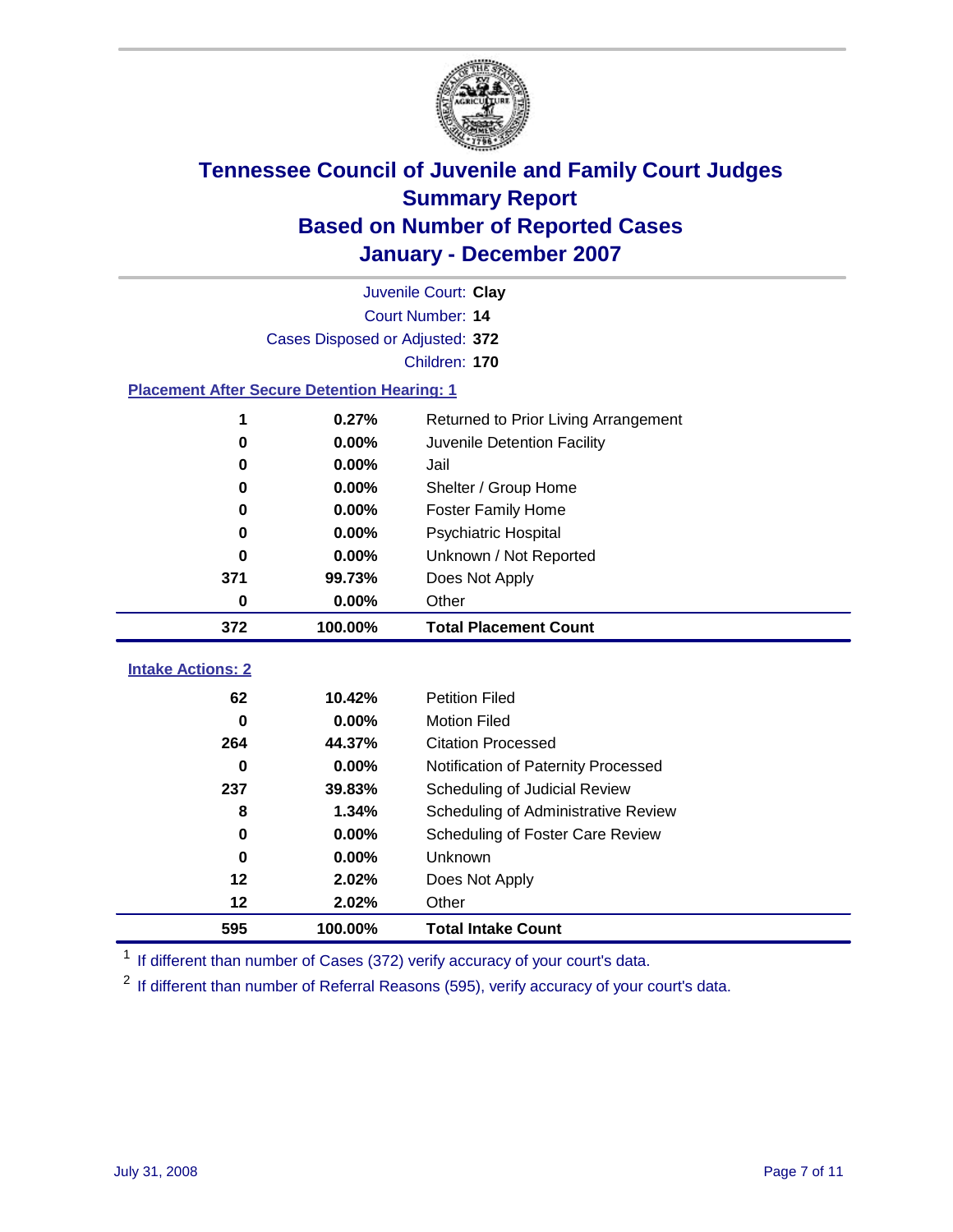

Court Number: **14** Juvenile Court: **Clay** Cases Disposed or Adjusted: **372** Children: **170**

#### **Last Grade Completed by Child: 1**

| 3   | 1.76%   | Too Young for School     |
|-----|---------|--------------------------|
| 0   | 0.00%   | Preschool                |
| 1   | 0.59%   | Kindergarten             |
| 2   | 1.18%   | 1st Grade                |
| 3   | 1.76%   | 2nd Grade                |
| 0   | 0.00%   | 3rd Grade                |
| 0   | 0.00%   | 4th Grade                |
| 0   | 0.00%   | 5th Grade                |
| 3   | 1.76%   | 6th Grade                |
| 3   | 1.76%   | 7th Grade                |
| 10  | 5.88%   | 8th Grade                |
| 32  | 18.82%  | 9th Grade                |
| 41  | 24.12%  | 10th Grade               |
| 51  | 30.00%  | 11th Grade               |
| 1   | 0.59%   | 12th Grade               |
| 0   | 0.00%   | Non-Graded Special Ed    |
| 3   | 1.76%   | <b>GED</b>               |
| 2   | 1.18%   | Graduated                |
| 0   | 0.00%   | Never Attended School    |
| 12  | 7.06%   | Unknown                  |
| 3   | 1.76%   | Other                    |
| 170 | 100.00% | <b>Total Child Count</b> |

### **Enrolled in Special Education: 1**

| 19  | 11.18%  | Unknown                  |
|-----|---------|--------------------------|
| 170 | 100.00% | <b>Total Child Count</b> |

One child could be counted in multiple categories, verify accuracy of your court's data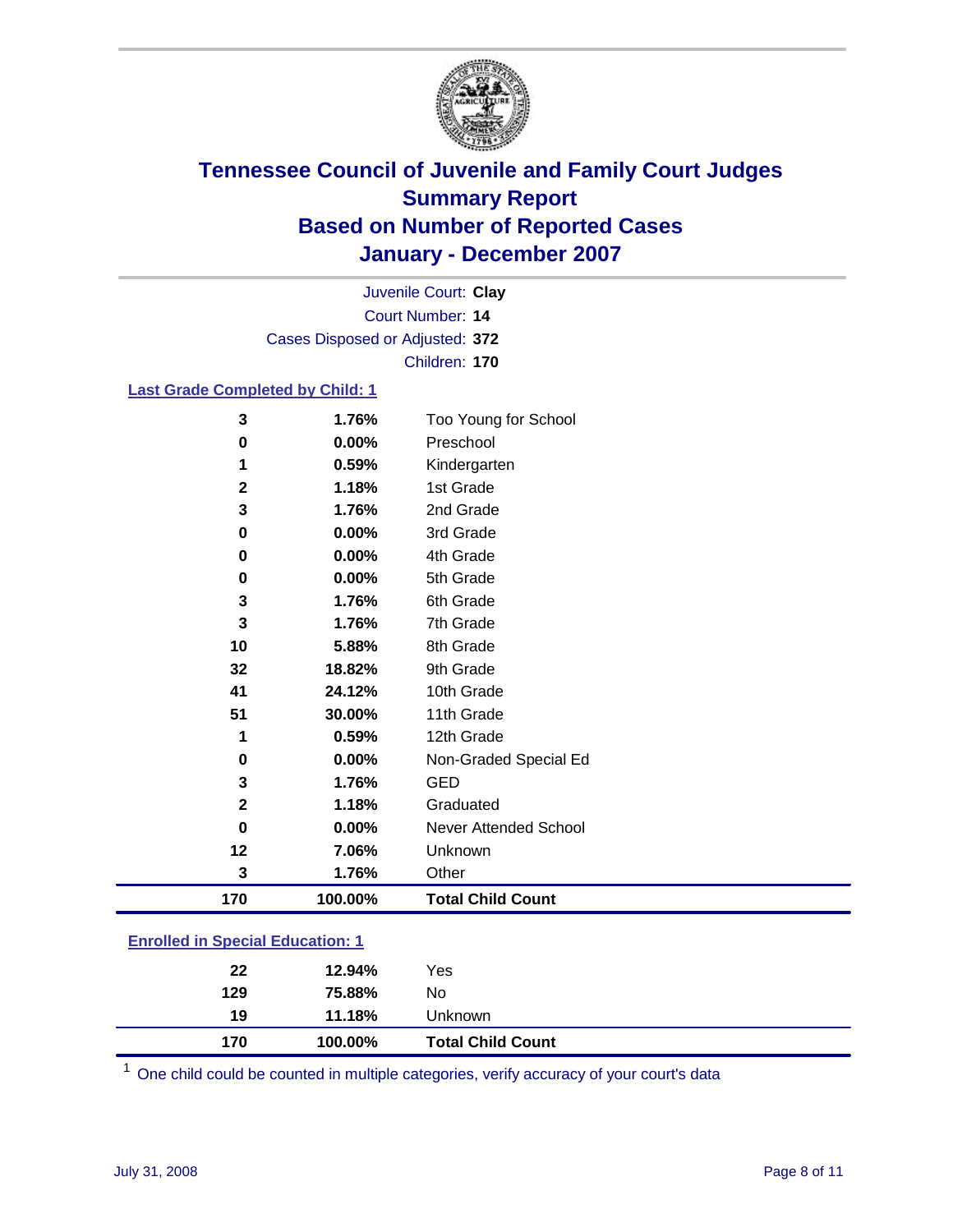

|                              |                                 | Juvenile Court: Clay      |
|------------------------------|---------------------------------|---------------------------|
|                              |                                 | Court Number: 14          |
|                              | Cases Disposed or Adjusted: 372 |                           |
|                              |                                 | Children: 170             |
| <b>Action Executed By: 1</b> |                                 |                           |
| 595                          | 100.00%                         | Judge                     |
| 0                            | $0.00\%$                        | Referee                   |
| 0                            | $0.00\%$                        | <b>YSO</b>                |
| 0                            | 0.00%                           | Other                     |
| 0                            | 0.00%                           | Unknown / Not Reported    |
| 595                          | 100.00%                         | <b>Total Action Count</b> |

### **Formal / Informal Actions: 1**

| 126          | 21.18%   | Dismissed                                        |
|--------------|----------|--------------------------------------------------|
| 1            | 0.17%    | Retired / Nolle Prosequi                         |
| 0            | $0.00\%$ | <b>Complaint Substantiated Delinquent</b>        |
| 105          | 17.65%   | <b>Complaint Substantiated Status Offender</b>   |
| 2            | 0.34%    | <b>Complaint Substantiated Dependent/Neglect</b> |
| 0            | $0.00\%$ | <b>Complaint Substantiated Abused</b>            |
| 0            | $0.00\%$ | <b>Complaint Substantiated Mentally III</b>      |
| 6            | 1.01%    | Informal Adjustment                              |
| 0            | $0.00\%$ | <b>Pretrial Diversion</b>                        |
| 0            | $0.00\%$ | <b>Transfer to Adult Court Hearing</b>           |
| 6            | 1.01%    | Charges Cleared by Transfer to Adult Court       |
| $\mathbf{2}$ | 0.34%    | Special Proceeding                               |
| 76           | 12.77%   | <b>Review Concluded</b>                          |
| 268          | 45.04%   | Case Held Open                                   |
| 3            | 0.50%    | Other                                            |
| 0            | 0.00%    | Unknown / Not Reported                           |
| 595          | 100.00%  | <b>Total Action Count</b>                        |

<sup>1</sup> If different than number of Referral Reasons (595), verify accuracy of your court's data.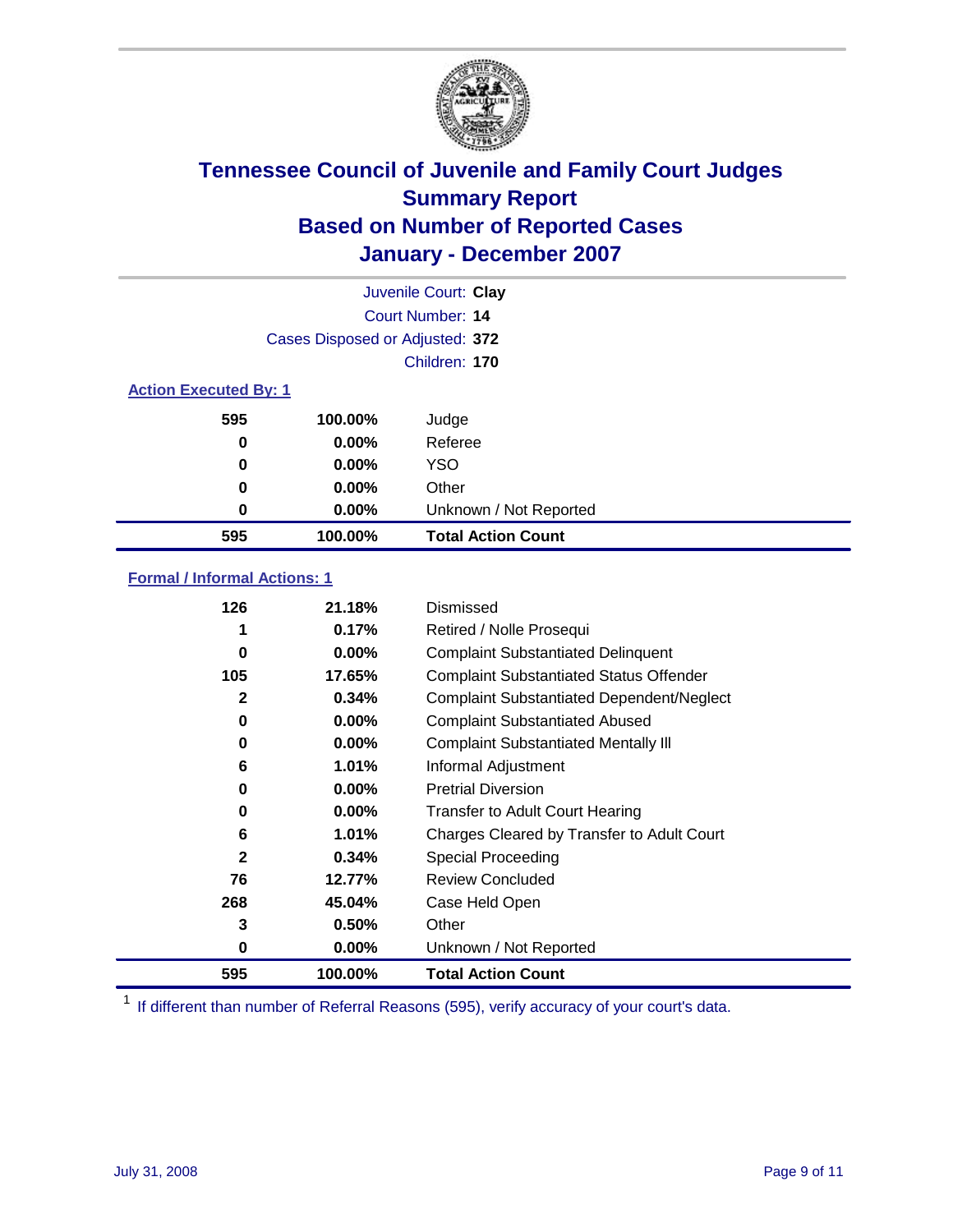

|                       |                                 | Juvenile Court: Clay                                  |
|-----------------------|---------------------------------|-------------------------------------------------------|
|                       |                                 | Court Number: 14                                      |
|                       | Cases Disposed or Adjusted: 372 |                                                       |
|                       |                                 | Children: 170                                         |
| <b>Case Outcomes:</b> |                                 | There can be multiple outcomes for one child or case. |
| 138                   | 26.44%                          | <b>Case Dismissed</b>                                 |
| 3                     | 0.57%                           | Case Retired or Nolle Prosequi                        |
| 0                     | 0.00%                           | Warned / Counseled                                    |
| 176                   | 33.72%                          | Held Open For Review                                  |
| 2                     | 0.38%                           | Supervision / Probation to Juvenile Court             |
| 22                    | 4.21%                           | <b>Probation to Parents</b>                           |
| 1                     | 0.19%                           | Referral to Another Entity for Supervision / Service  |
| 1                     | 0.19%                           | Referred for Mental Health Counseling                 |
| 3                     | 0.57%                           | Referred for Alcohol and Drug Counseling              |
| 0                     | 0.00%                           | Referred to Alternative School                        |
| 0                     | 0.00%                           | Referred to Private Child Agency                      |
| 46                    | 8.81%                           | Referred to Defensive Driving School                  |
| 0                     | 0.00%                           | Referred to Alcohol Safety School                     |
| 4                     | 0.77%                           | Referred to Juvenile Court Education-Based Program    |
| 0                     | 0.00%                           | Driver's License Held Informally                      |
| 0                     | 0.00%                           | <b>Voluntary Placement with DMHMR</b>                 |
| 0                     | 0.00%                           | <b>Private Mental Health Placement</b>                |
| 0                     | 0.00%                           | <b>Private MR Placement</b>                           |
| 0                     | 0.00%                           | Placement with City/County Agency/Facility            |
| 3                     | 0.57%                           | Placement with Relative / Other Individual            |
| 56                    | 10.73%                          | Fine                                                  |
| 3                     | 0.57%                           | <b>Public Service</b>                                 |
| 1                     | 0.19%                           | Restitution                                           |
| 1                     | 0.19%                           | <b>Runaway Returned</b>                               |
| 1                     | 0.19%                           | No Contact Order                                      |
| 0                     | 0.00%                           | Injunction Other than No Contact Order                |
| 0                     | 0.00%                           | <b>House Arrest</b>                                   |
| 7                     | 1.34%                           | <b>Court Defined Curfew</b>                           |
| 0                     | 0.00%                           | Dismissed from Informal Adjustment                    |
| 0                     | 0.00%                           | <b>Dismissed from Pretrial Diversion</b>              |
| 1                     | 0.19%                           | Released from Probation                               |
| 0                     | 0.00%                           | <b>Transferred to Adult Court</b>                     |
| 0                     | 0.00%                           | <b>DMHMR Involuntary Commitment</b>                   |